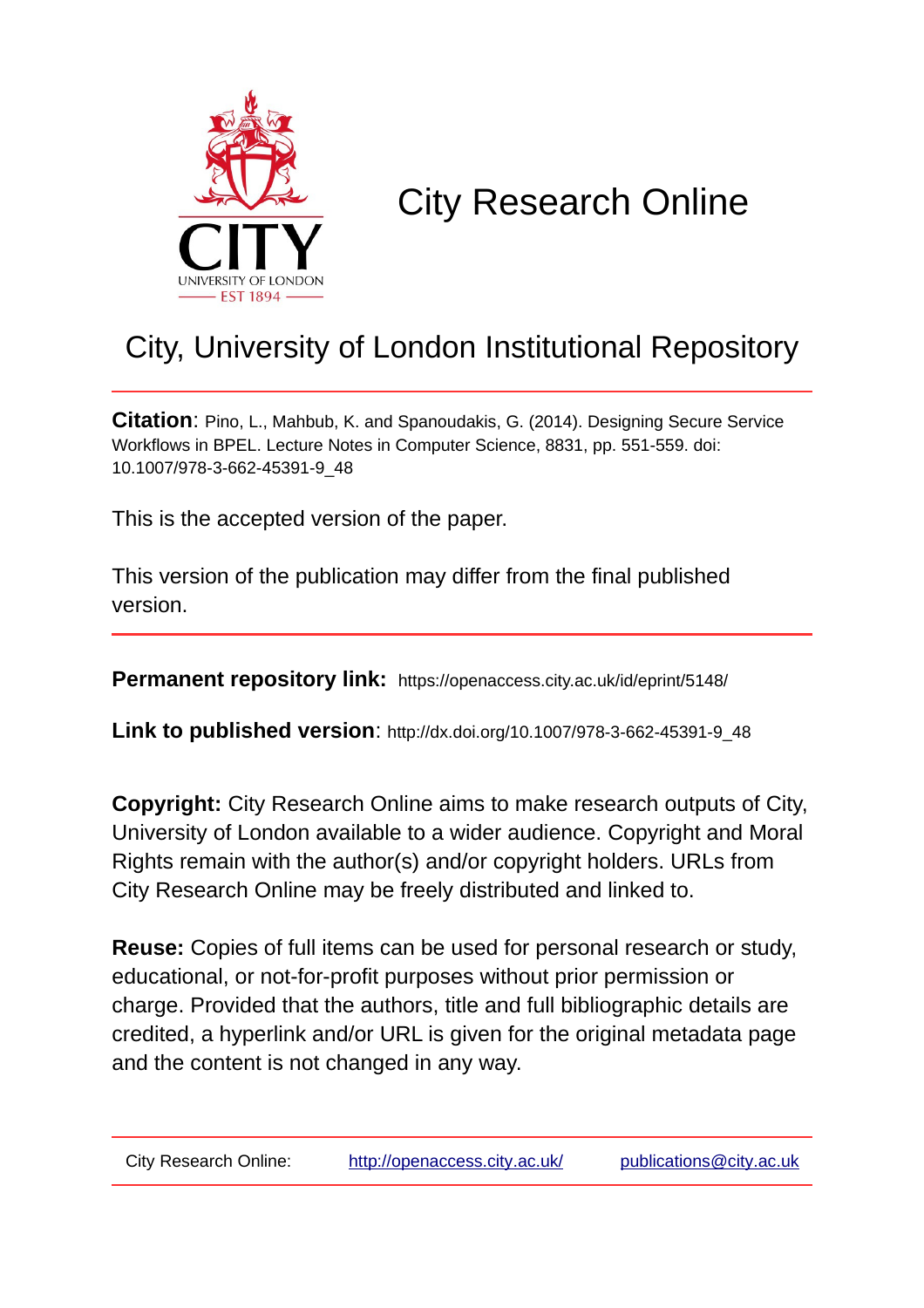# **Designing Secure Service Workflows in BPEL**

Luca Pino, Khaled Mahbub and George Spanoudakis

Department of Computer Science City University London London, United Kingdom

**Abstract.** This paper presents an approach that we have developed to support the design of secure service based applications in BPEL. The approach is based on the use of secure service composition patterns, which are proven to preserve composition level security properties if the services that are composed according to the pattern satisfy other properties individually. The secure service composition patterns are used for two purposes: (a) to analyse whether a given workflow fragment satisfies a given security property, and (b) to generate compositions of services that could substitute for individual services within the workflow that cause the violation of the security properties. Our approach has been implemented in a tool that is based on Eclipse BPEL Designer.

#### **1 Introduction**

An important concern in the development of a service-based application (SBA) is the ability to assure that the application will have certain security properties. Assuring security is important for any application but acutely so in the case of SBAs. Such applications, in fact, are based on services which might not be under the control of the SBA provider and can compromise critical security properties (e.g., the integrity and confidentiality of data passed to, stored or produced, or the availability).

An increasingly accepted view on how to best assure security is that security properties should be achieved by design rather than be dealt with as an aftermath concern. Despite being increasingly adopted in the design of normal software applications security-by-design is not so well supported in the case of SBAs. SBA design is typically iterative focusing on the development of an orchestration model to coordinate the services that will constitute the SBA [\[3\]](#page-9-0). During it, it is necessary to discover services that can fit with the orchestration model that is being designed or, where this is not possible, to change the orchestration model in a systematic manner in order to make it fit with the available services whilst preserving required properties.

Existing approaches are effective in discovering individual services (e.g., [\[1\]](#page-9-1)[\[2\]](#page-9-2)[\[3\]](#page-9-0)) and service compositions that have functionality and quality properties that are compatible with SBA designs (e.g., [\[4\]](#page-9-3)[\[5\]](#page-9-4)[\[6\]](#page-9-5)). However, they do not support effectively the discovery of individual services and service compositions with required security properties, and the validation of the overall security of a service orchestration process when the discovered individual services are composed into it. This paper presents an approach that we have developed to address this problem.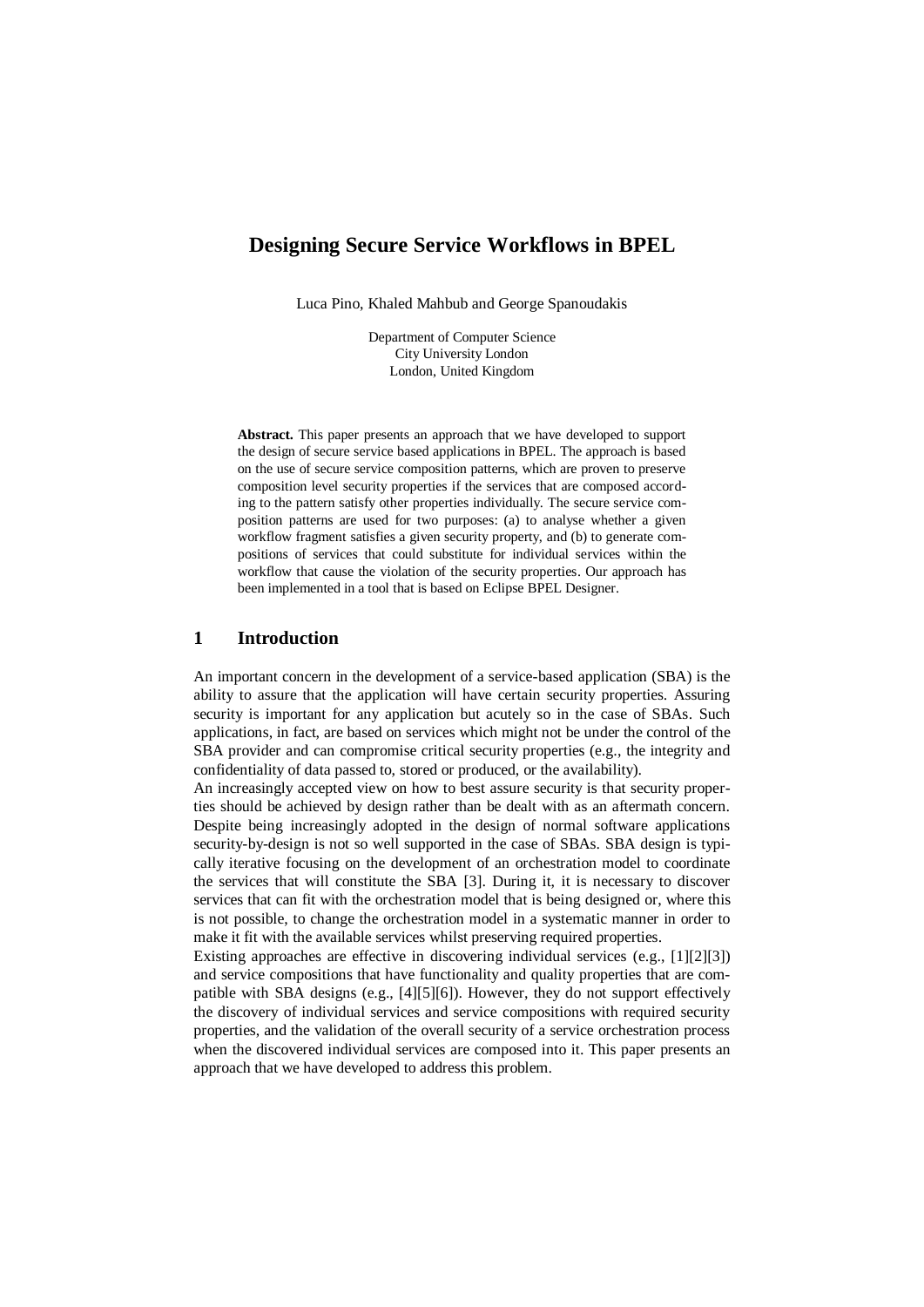Our approach supports the design of secure SBAs. It is based on the use of *Secure Service Composition patterns* (SSC patterns), which are proven to preserve certain composition level security properties if the services that are composed according to the pattern satisfy other properties individually. SSC patterns are used for two purposes: (a) to analyse whether a given workflow fragment satisfies a given security property, and (b) to generate service compositions that could substitute for individual services within a workflow that cause the violation of the security properties required of it. Our approach supports also the replacement of individual services, which violate given security properties, by other individual services or compositions that are discovered based on properties identified by the patterns. The satisfaction of security properties at the service level is determined by digital service security certificates. We implemented our approach in a tool that extends Eclipse *BPEL Designer* [\[7\]](#page-9-6).

The paper is structured as follows. Section 2 presents scenarios of secure SBA process design. Section 3 introduces the SSC patterns. Section 4 presents the validation and adaptation supported by the SSC patterns. Finally, Section 5 reviews related work and Section 6 summarizes our approach and outlines directions for future work.

#### **2 Scenarios for Secure Workflow Design**

-

To exemplify our approach, assume an SBA, called *StockBroker* allowing stock investors to buy and/or sell stocks in different stock exchanges. Upon receiving a request from an investor, *StockBroker* retrieves the investor's portfolio of stocks, and fetches the trading values of a selected stock and index of the relevant stock market (e.g. NASDAQ, Dow Jones). It then matches these values with the preferences of the investor and contacts different services to carry out the trade and to pay for it.



**Fig. 1.** The *StockBroker* BPEL workflow

Fig. 1 shows the workflow that realises *StockBroker*. This workflow receives a stock symbol and a stock market index ID; invokes a stock information service (cf. activity *GetStockDetails*) to get the details for the given stock in the particular market; matches these details with preferences (cf. activity *AnalysisByPreferences*); and, if a trade order is to be placed, it invokes in parallel the payment service (cf. activity *ProcessPayment*) and the trading service (cf. activity *TradeStocks*) 1 . Finally, a report of all results is produced by the reporting service (cf. activity *WriteReport)*.

 $1$  Carrying trading in parallel with payment is possible as clearing of payment transactions can be completed after the trade transaction has taken place.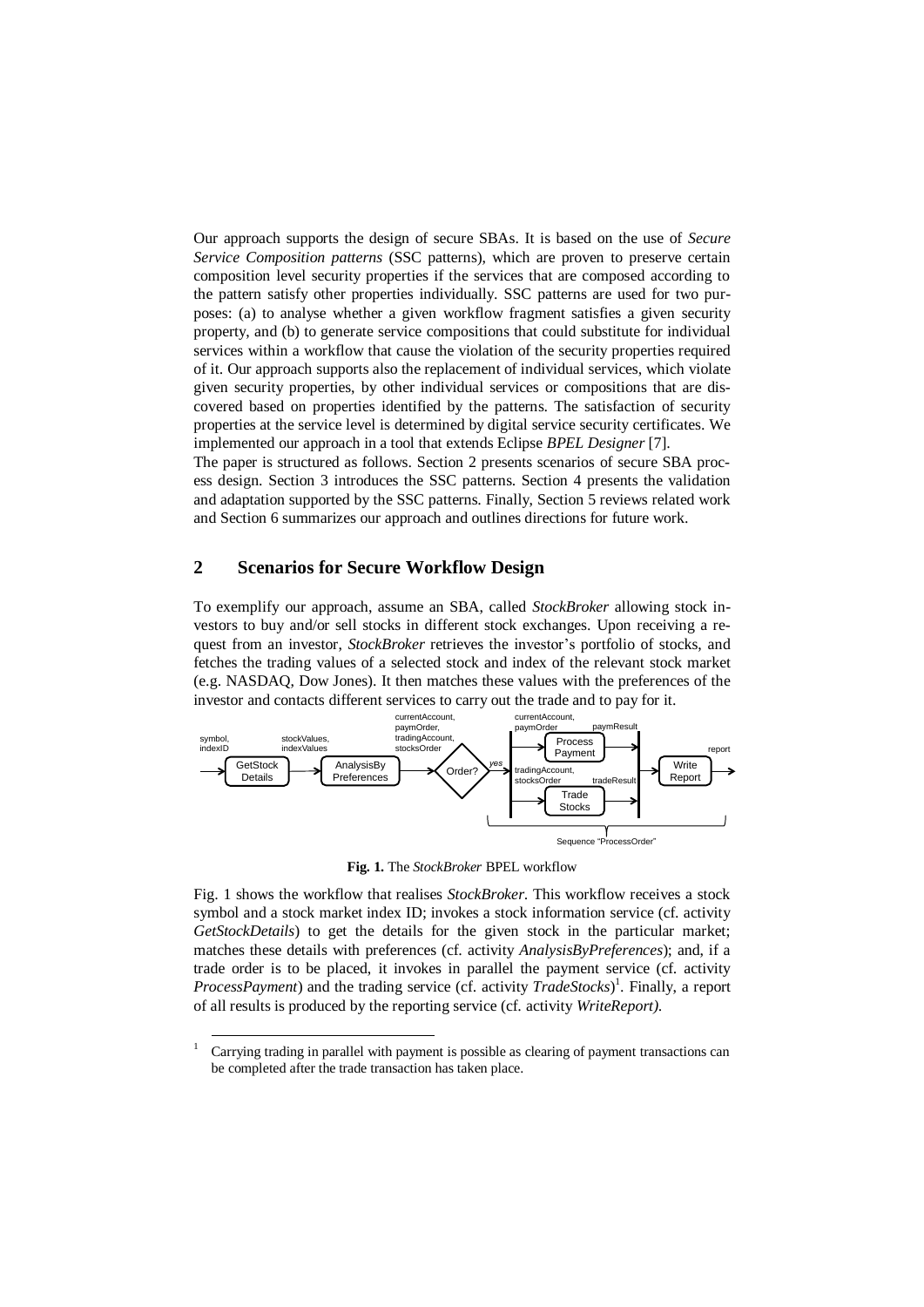In designing secure service workflows, we have identified two scenarios. In the first scenario (Scenario 1), an SBA designer wants to verify if an external service operation, used in the workflow through an *invoke* activity, satisfies a required security property. In this scenario, if the service that is currently bound to the activity does not satisfy the property, support is offered to discover alternative services that would satisfy the required property and, if no such individual services can be found, to explore if it is possible to build a composition of other services that satisfies the security property and could, therefore, be used as a substitute for the original service. An example of a composition is shown in Fig. 2. The composition *ParallelStockDetails* shown calls two service operations in parallel, namely *GetStockValues* and *Get-StockMarketIndex*.*GetStockValues* returns the trading value for a stock, identified by its symbol, and *GetStockMarketIndex* returns the value of a stock market index.



**Fig. 2.** Service composition *ParallelStockDetails* to be substituted for *GetStockDetails*

The second scenario arises in cases where the SBA designer wishes to verify that a part of a workflow (as opposed to an individual activity of it) satisfies a given security property. Workflow fragments are identified (delimited) by a control flow activity. In the *Stock Broker* workflow, for instance, a designer might wish to verify whether the sub sequence of activities designated as *ProcessOrder* in Fig. 1 preserves the confidentiality of the personal current account information of *Stock Investor*.

## **3 Secure Service Composition Patterns**

SSC patterns are used to specify how security properties of whole abstract workflows (i.e., composition level security properties) can be guaranteed via security properties of the individual services used in the workflow. The causal relation between workflow and activity level properties specified in such patterns is formally proven.

An SSC pattern is composed of: (a) an abstract workflow structure (*Pattern.WF*), called *workflow specification*, that indicates how services are to be composed and the data flows between them; (b) the composition level *security property* that the pattern guarantees (*Pattern.CSP*); and (c) the *security properties* required of the *partner services* that may be bound to the workflow specification (i.e., to the abstract *invoke* activities of the workflow) to guarantee the security property specified in (b) (*Pattern.ASP*). SSC patterns are expressed as rules of the production system Drools [\[9\]](#page-9-7), to enable their application for workflow security validation and adaptation.

In the following, we present an example of an SSC pattern that we have encoded specifying the effect of composition on the security property of *separability*. Separa-bility is a security property introduced in [\[20\]](#page-9-8) and has been defined as complete independence between high (confidential) and low level (public) sequences of actions. For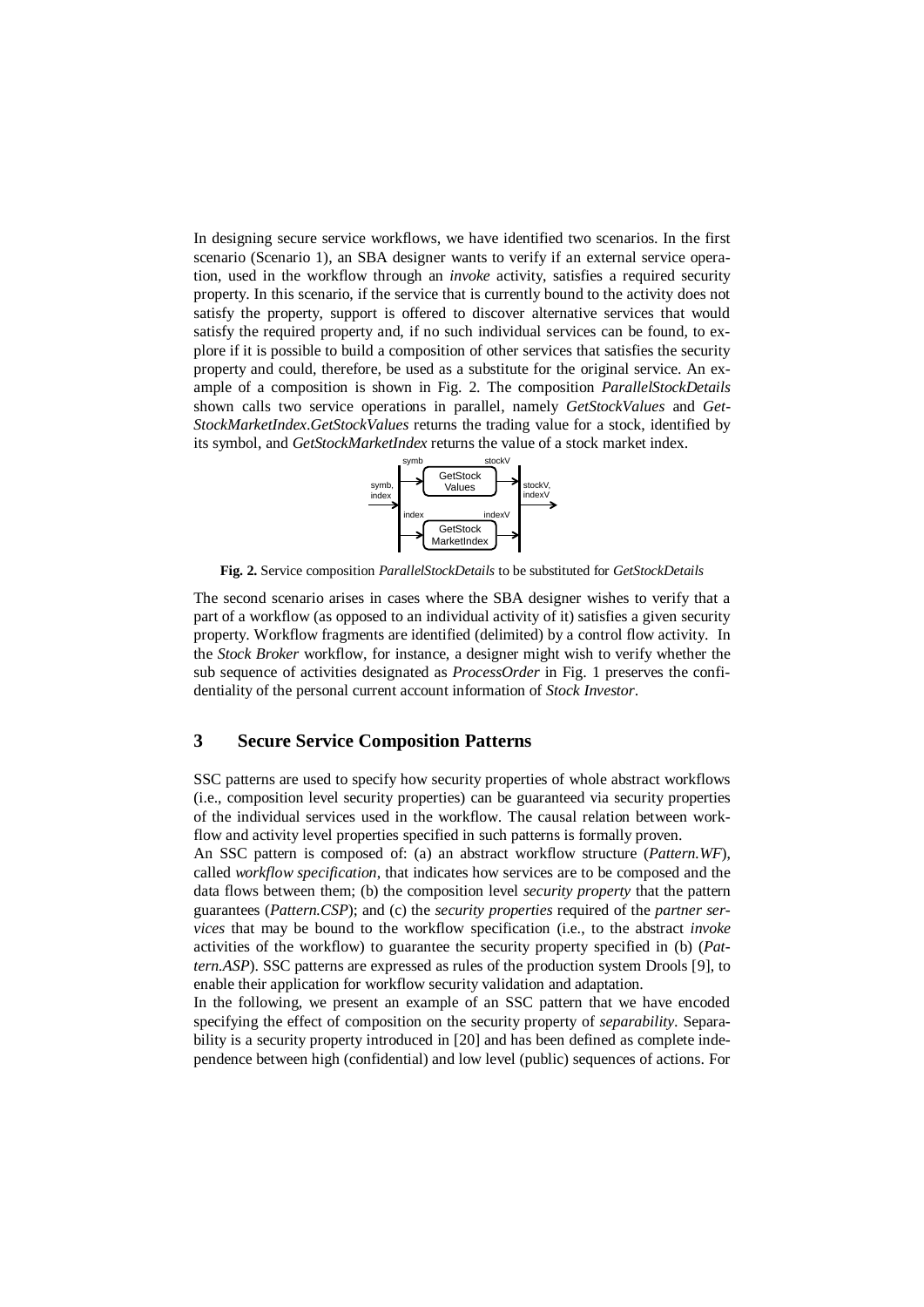this property to hold there should be no interaction between confidential and public sequences of actions (e.g., running these actions as two separate processes without any communication between them). The composition of separability, proven in [\[20\]](#page-9-8)[\[21\]](#page-9-9), is used for specification of the SSC pattern in Drools as given in Sect. 4.1.

## **4 Application of SSC patterns**

SSC patterns are used to infer the security properties that the individual services should have for the workflow to have another security property as a whole. This allows to: (a) analyse whether a given workflow (or a fragment of it) satisfies a given security property (security validation); and (b) generate compositions of services that could substitute for individual services, which prevent the satisfaction of the security properties required (security driven workflow adaptation). In the following, we present the approaches that enable these forms of applications.

#### **4.1 Inferring security properties of workflow activities**

SSC patterns are used to infer the security properties, which have to be satisfied by the individual activities (services) of a composition, for the whole composition to satisfy a given security property. In general, there can be zero, one or several alternative combinations of activity level properties, called *security solutions*, that can guarantee the security property required of the composition. The algorithm that applies SSC patterns for this purpose is given in Table 1.

**Table 1.** Algorithm to infer security properties for activities within a composition

| Algorithm: INFERSECPROPERTY(WF, RSP, InSolutions): OutSolutions                                    |
|----------------------------------------------------------------------------------------------------|
| <b>Inputs:</b> WF-/* workflow specification of a service composition process */                    |
| $RSP -$ /* security property requested for WF $^*/$                                                |
| <b>InSolutions-</b> /* list of security solutions used for recursion. Base case: {RSP} */          |
| <b>Output:</b> OutSolutions $-\prime^*$ list of security solutions for the activities in WF $^*$ / |
| For each pattern Patt such that Patt.CSP matches RSP do                                            |
| <b>If Patt.</b> WF/* i.e. the workflow specification of Patt */ matches WF then                    |
| <b>For each element <math>E^*</math></b> i.e. individual activity or a sub-workflow */ of WF do    |
| <i>Properties</i> $[E]$ := security properties for <i>WF.E</i> identified by <i>Patt.ASP</i>       |
| For each security solution S in InSolutions do                                                     |
| $S' =$ replace RSP by Properties in S                                                              |
| $SolutionList_{Path}$ := ADD(SolutionList <sub>Patt</sub> , S)                                     |
| For each element E in WF that is a sub-workflow specification do                                   |
| SolutionList <sub>Pati</sub> := INFERSECPROPERTY(E, Properties[E], SolutionList <sub>Pati</sub> )  |
| OutSolutions := $ADDALL(OutSolutions, SolutionListPart)$                                           |
| Endif                                                                                              |
| <b>Return</b> OutSolutions                                                                         |

As shown in the table, given an input service workflow WF and a required security property RSP, the algorithm (INFERSECPROPERTIES) tries to apply all the SSC patterns that would be able to guarantee the requested security property RSP. A pattern is applied if the workflow specification of the pattern (*Pattern.WF*) matches with WF. If a pattern matches the workflow, then the security solutions computed up to that point are updated to replace the requested security property RSP with the security proper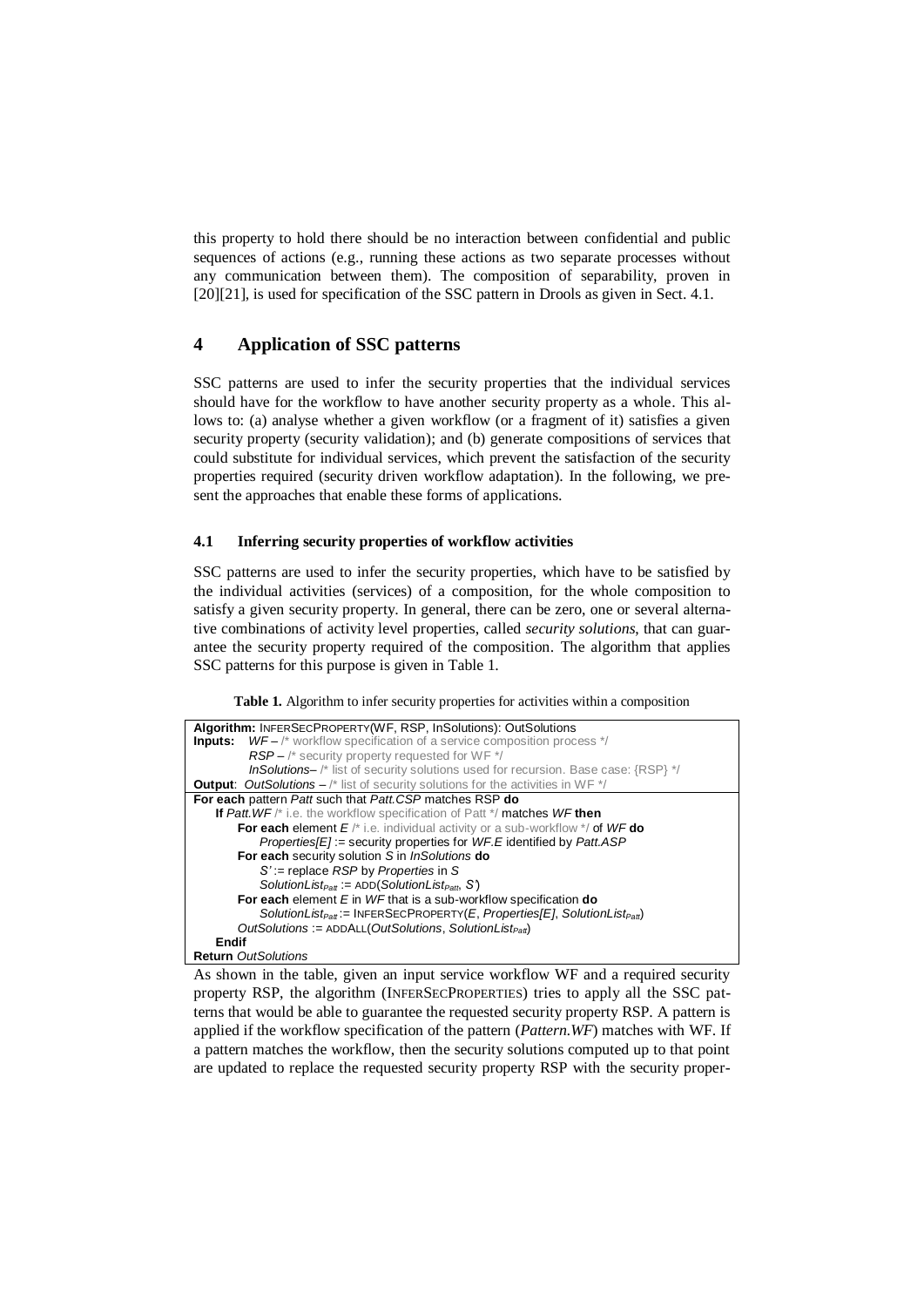ties for the matched elements in WF (these can be individual activities or subworkflows). If a matched element E of WF is an atomic activity, the process ends w.r.t it. If E is a sub-workflow, the algorithm is applied recursively for it.



**Fig. 3.** The workflow patterns of sequence *ProcessOrder*

As an example of applying INFERSECPROPERTIES consider the case where an SBA designer wishes to verify that the subprocess *ProcessOrder (PO)* within the *Stock-Broker* process of Fig. 1 preserves the confidentiality of the Stock Investor current account. This security property can be expressed as *separability*, with *currentAccount* being confidential. *ProcessOrder* can be seen as a sequential workflow consisting of a sub-workflow WF' and the atomic activity *WriteReport* that follows it (see Fig. 3). WF' itself is a parallel workflow involving two atomic activities: *ProcessPayment* and *TradeStocks*.

**Table 2.** Specification of a pattern in Drools

| rule "Separability on Parallel Workflow"                                                                                                                                                                                                                                                              |
|-------------------------------------------------------------------------------------------------------------------------------------------------------------------------------------------------------------------------------------------------------------------------------------------------------|
| when                                                                                                                                                                                                                                                                                                  |
| $\mathcal{S}wt$ : Parallel( $\mathcal{S}A1$ : act1, $\mathcal{S}A2$ : act2)                                                                                                                                                                                                                           |
| $\frac{1}{2}$ Scsp: Property property Name == "Separability", subject == $\frac{1}{2}$ wf, $\frac{1}{2}$ ScspAttr: attributes )<br>\$solution: Solution(properties contains \$csp)                                                                                                                    |
| then                                                                                                                                                                                                                                                                                                  |
| Solution newSolution = (new Solution(\$solution).removeProperty(\$csp);                                                                                                                                                                                                                               |
| Property $asp1 = new Property (Scsp, "Separability", $A1);$<br>asp1.getAttributes().put("public", new Subset(\$cspAttr.get("public")));<br>asp1.getAttributes ().put("confidential", new Subset(new Complement(\$cspAttr.get("public"))));<br>newSolution.getProperties().add(asp1);<br>insert(asp1); |
| Property $asp2 = new Property (Scsp, "Separability", $A2);$<br>asp2.getAttributes().put("public", new Subset(\$cspAttr.get("public")));<br>asp2.getAttributes ().put("confidential", new Subset(new Complement(\$cspAttr.get("public"))));<br>newSolution.getProperties().add(asp2);<br>insert(asp2); |
| <b>insert</b> ( <i>newSolution</i> );<br>end                                                                                                                                                                                                                                                          |

Hence, when INFERSECPROPERTIES is applied on to it, in the first iteration an SSC pattern for the sequential flow can be applied on WF, returning two security properties: one for WF' requiring confidentiality for *currentAccount*, *paymResult* and *tradeResult*, and another for *WriteReport*, requiring confidentiality for *paymResult* and *tradeResult*. The second iteration of the algorithm applies another SSC pattern, but for the parallel flow, to WF'. In particular INFERSECPROPERTIES applies SSC patterns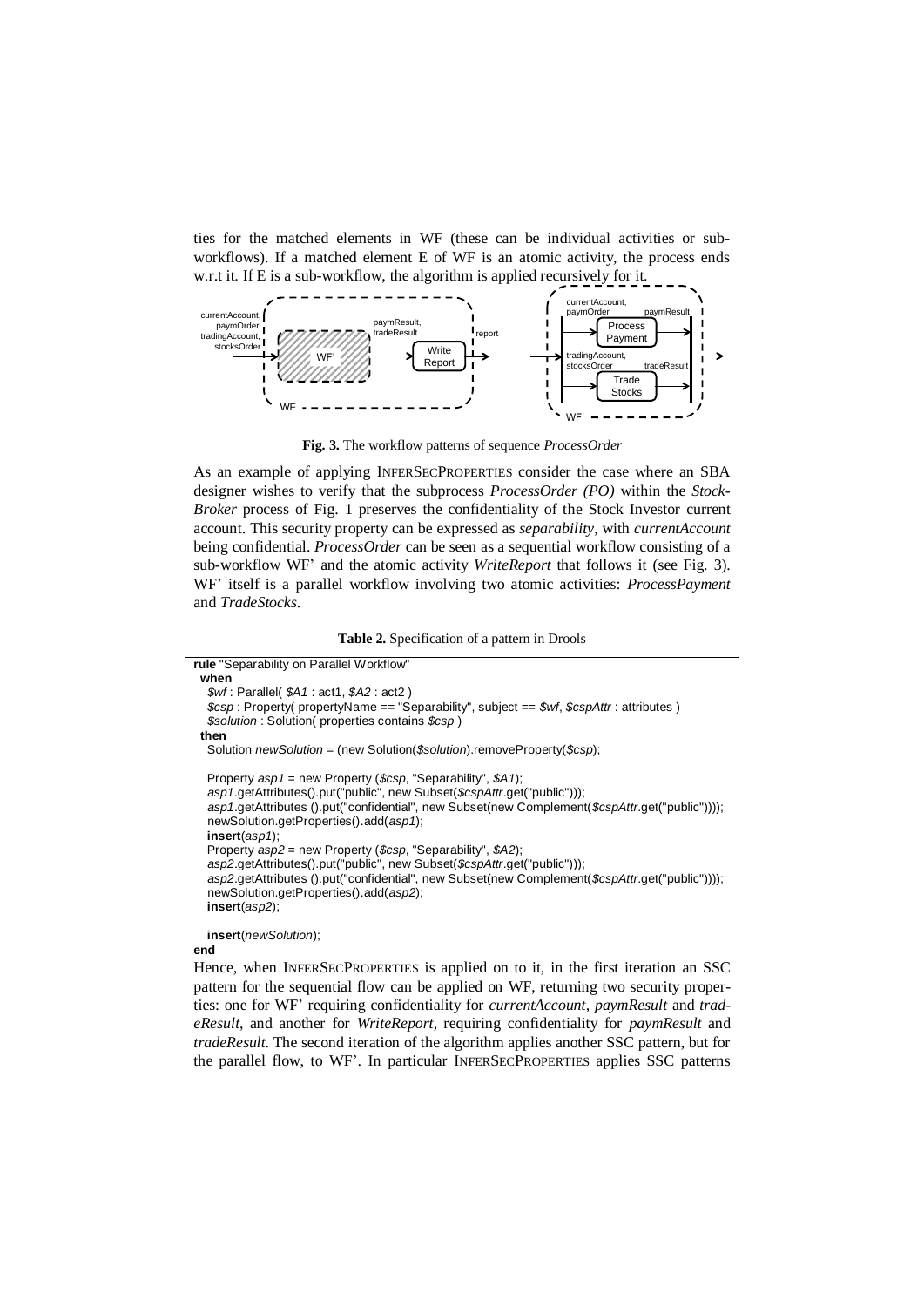specified as rules of the Drools production system [\[9\]](#page-9-7). Table 2 shows the specification of the SSC pattern about separability on parallel flow (see [\[21\]](#page-9-9)) as a Drools rule. More specifically, the rule defines that if the workflow (*\$wf*) is a parallel composition of activities and the composition level security property is separability (*\$csp*) then the security property of separability is required of the individual activities *\$A1* and *\$A2* of the composition (this is expressed by the property *asp1* and *asp2*). Hence, by applying the rule of the SP pattern to WF', the algorithm creates and adds two security properties to the final solution, i.e., *asp1* (separability) for *currentAccount* and *paymResult* of *ProcessPayment* and *asp2* (separability) for *tradeResult* of *TradeStocks*.

#### **4.2 Validation of Security of Individual Services and Workflow Fragments**

In order to validate whether a security property is satisfied by a fragment of a workflow, we assume that a fragment consists of a BPEL *scope* or a control flow (i.e., *sequence*, *flow*, *if-then-else* or *pick*) activity that can contain multiple service invocations (in the form of *invoke* activities) and further control flow activities.

Given a request to verify whether a workflow fragment (WF) satisfies a required security property (RSP), the algorithm INFERSECPROPERTY is applied to identify the list of alternative security solutions (i.e., combinations of security properties of the individual services in the fragment) that would guarantee RSP. As explained earlier INFERSECPROPERTY tries to apply different SSC patterns in order to identify these alternative solutions. If such solutions exist, each of them is analysed further to check if the security properties required by it are provided by the services in the fragment.

To validate whether an individual service satisfies the security property required of it by a security solution, we express the property as a service discovery query and then use the discovery algorithm described in [\[8\]](#page-9-10) to match the specification of the individual service with the query and establish if it satisfies the query or not. In applying the service discovery process, we assume the existence of machine-readable security certificates that indicate the security properties that a service S has [\[8\]](#page-9-10). If the individual service validation succeeds for all the services of the fragment by even one of the identified security solution, then the fragment is validated. Otherwise, if no security solution can be found, or if none of the found security solution can be satisfied by the services in the fragment, the fragment is reported as not validated.

#### **4.3 Workflow Adaptation**

In certain cases, it might be possible to adapt a workflow in order to make it satisfy a required security property. In our approach, this adaptation can take two forms, by: (a) replacing individual services in it by other individual services, or (b) replacing individual services in it by service compositions that are constructed in a way that guarantees the security property required of the service to be replaced. When a workflow fragment is not validated, the SBA designer can compare and select the security solutions for the workflow fragment found by the validation algorithm. This allows to replace the security property over the fragment with security properties over the *in-*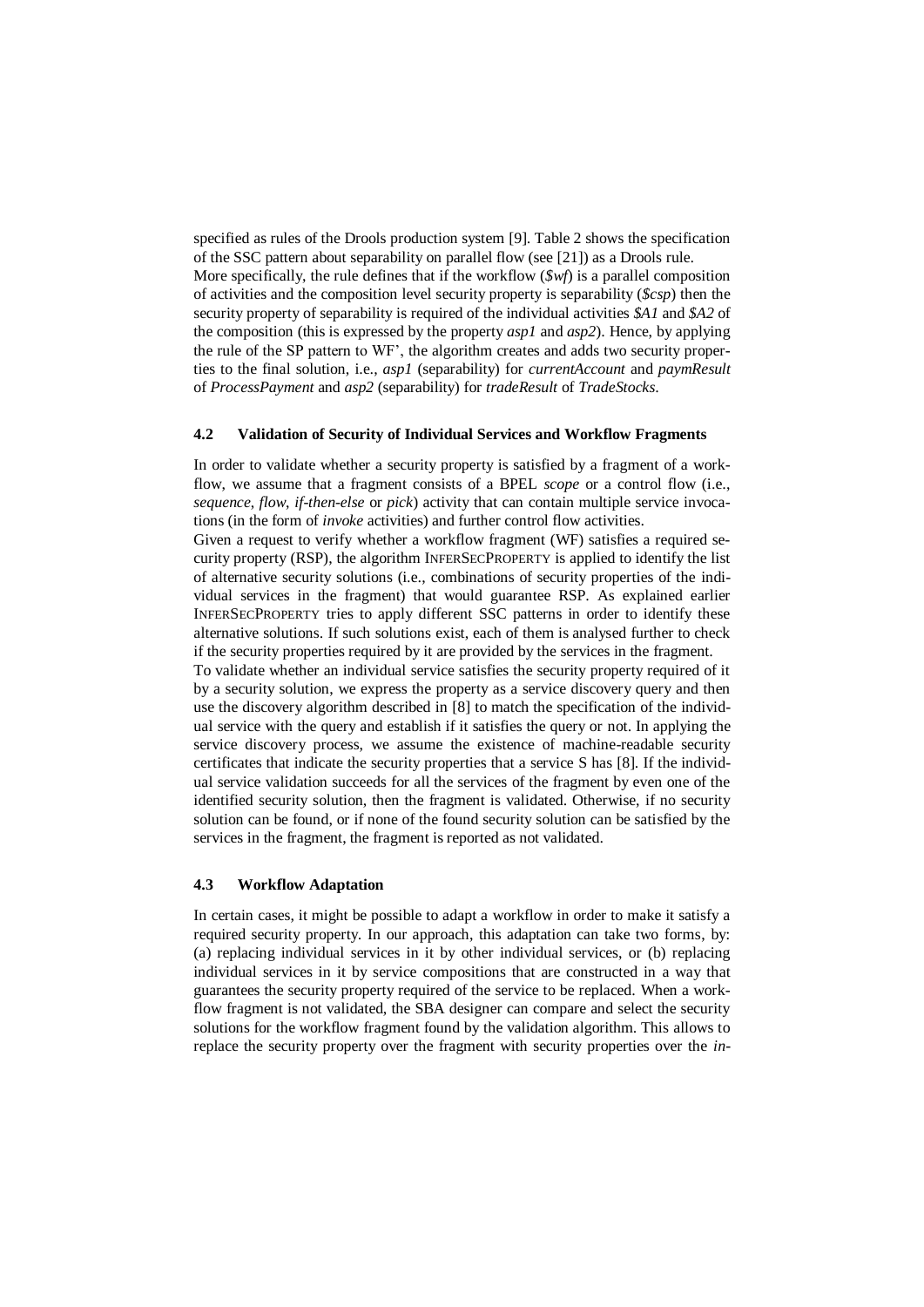*voke* activities within it. Once a specific security solution is selected, the service adaptation mechanism is triggered to adapt the workflow.

#### **4.4 Implementation of the approach**

Our approach has been implemented in a tool called *A-BPEL Designer*. This tool is an extension of *BPEL Designer*, i.e., an Eclipse plugin [\[7\]](#page-9-6) that offers comprehensive support for the editing and deployment of WS-BPEL processes through Eclipse IDE. In *A-BPEL Designer*, we have extended BPEL by allowing the specification of security properties for *invoke* or *control flow* BPEL. *A-BPEL Designer* offers also support for validating security properties of individual partner services or workflow fragments and adapting BPEL processes to ensure security as described. To offer these functionalities, A-BPEL designer has been integrated with the service discovery engine de-scribed in [\[3\]](#page-9-0) and the service composition tool described in [\[8\]](#page-9-10).

#### **5 Related work**

Research related to the security of service based applications focuses on making secure an SBA, or verifying its security.

A common approach underpinning research in the former area is to secure SBAs by using additional security services that can enforce the required security properties [\[12\]](#page-9-11)[\[13\]](#page-9-12)[\[14\]](#page-9-13). More specifically, an aspect-oriented version of BPEL, called AO4BPEL [\[12\]](#page-9-11), allows the integration of security specifications in a BPEL process. These specifications are then used to indicate security functionalities that are offered by a special Security Service, and integrate them in the AO4BPEL process.

Sectet [\[13\]](#page-9-12) is a framework for the implementation of security patterns from design to the implementation of an orchestration. Sectet enables the design of orchestrations as UML message flow diagrams, which are converted into workflows and used to generate stubs for actual orchestrations. In orchestrations, services are wrapped by Policy Enforcement Points, whose purpose is to provide the required security properties.

PWSSec [\[14\]](#page-9-13) describes a set of complementary stages to be added to the SBAs development phases in order to support security. In particular the WSSecArch is a design phase that takes care of the indications about which security requirements are achieved and where they are in the architecture. The approach makes usage of security architectural patterns to convert the security requirements into architecture specifications, with external security services providing the security functionalities.

Unlike the above approaches, our approach does not use special types of security components or services but supports the discovery of normal services and service compositions that themselves have the security properties required of an SBA.

Attention has been given also to the model based verification of security properties during the design of orchestrations [\[15\]](#page-9-14)[\[16\]](#page-9-15)[\[17\]](#page-9-16). These works usually require a UML specification of the system, the security threats associated with it and the description of required properties in order to verify the satisfiability of the latter. Our approach does not require the specification of threats. Furthermore, it does not perform exhaus-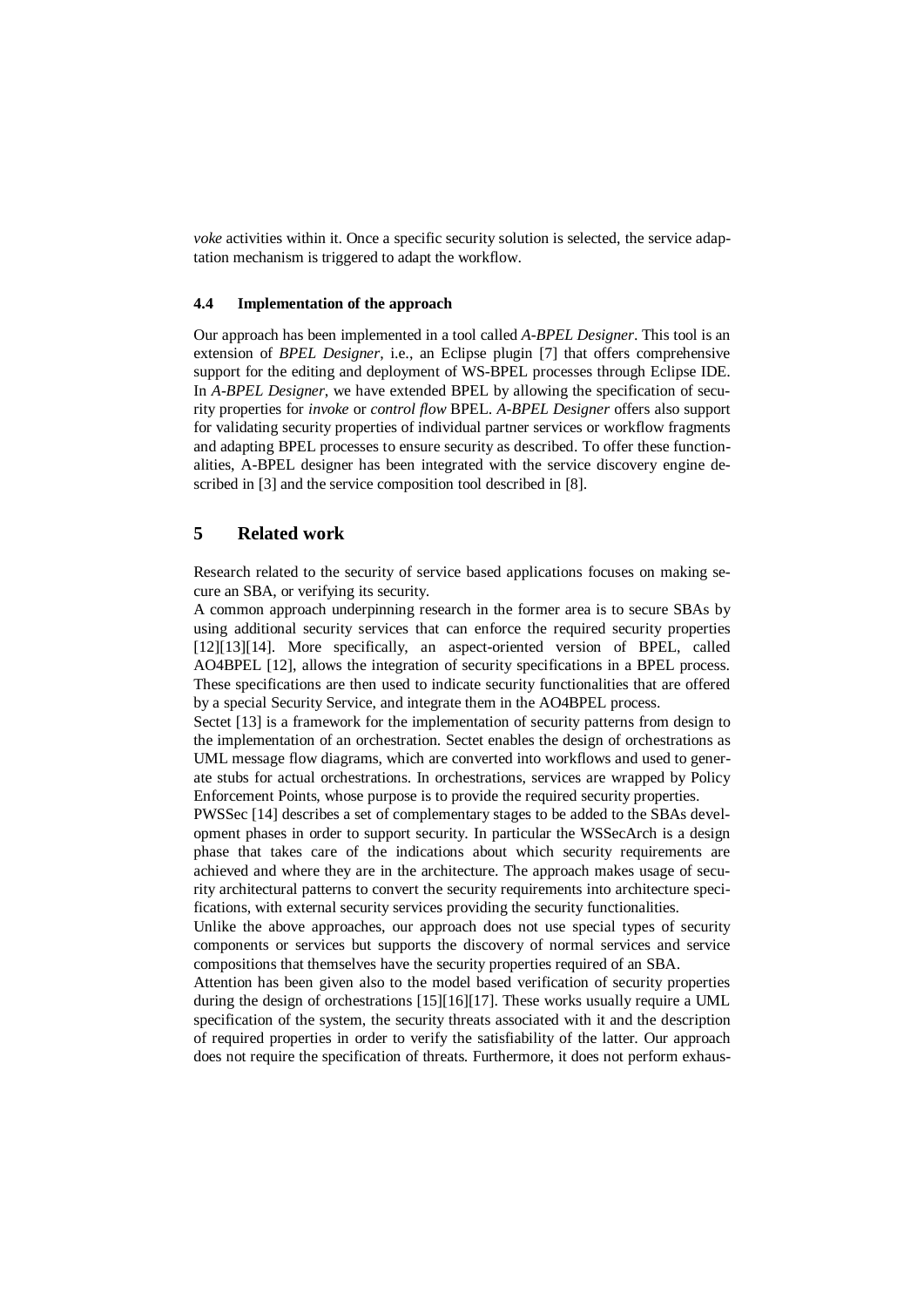tive verification since its analysis is driven by specific SSC patterns. This is important as it makes security analysis more scalable at the expense of loss of completeness.

Some model based approaches [\[18\]](#page-9-17)[\[19\]](#page-9-18) support also the transformation of from security requirements into security policies and architectures. This usually happens in an early design phase that must be followed by a subsequent phase where details about the implementation have to be worked out. Our approach offers the possibility to add and address security properties during the workflow design phase, without requiring designer to have a security background.

The METEOR-S project [\[10\]](#page-9-19) allows annotation of abstract BPEL process to specify semantic-aware QoS properties, including security. The annotations are then used to discover appropriate services for the BPEL process, using an annotated registry. The Sec-MoSC (Security for Model-oriented Service Composition) tool [\[11\]](#page-9-20) is an extension of the Eclipse BPMN Modeller that allows to design BPMN business processes and to add security properties to them. These two approaches focus only on the validation single service of security properties, while our approach allows the validation of workflow fragments and the substitution of services with service compositions.

#### **6 Conclusion**

In this paper we have presented an approach supporting the validation of security properties of BPEL workflows and the security based adaptation of such workflows during their design. A-BPEL Designer implements this approach in the Eclipse platform through the usage of a service discovery engine.

Our approach is based on Secure Service Composition (SSC) patterns, which encode formally proven causal relations between individual service level security properties and composition level security properties. The validation of workflow security is based on identifying (through the SSC patterns) the security properties that the individual partner services need to have for the workflow to have composition level properties. The identified service level properties are used to check if existing partner services satisfy them, discover alternative services for them in case they do not, and discover service compositions satisfying the services if necessary. Our approach supports also the automatic replacement of security non-compliant services.

Our current implementation supports workflows with sequential, parallel and choice control activities (i.e., BPEL *sequence*, *flow*, *if-then-else* and *pick* activities), and the replacement of individual service invocations. Hence, in its current form, its application is restricted to non-transactional and stateless services.

Our on-going work focuses on supporting transactional services. We are also conducting performance and scalability tests, in order to compare our results with competing approaches (especially approaches based on full verification of security).

#### **Acknowledgment**

The work presented in this paper has been partially funded by the EU F7 project ASSERT4SOA (grant no.257351).